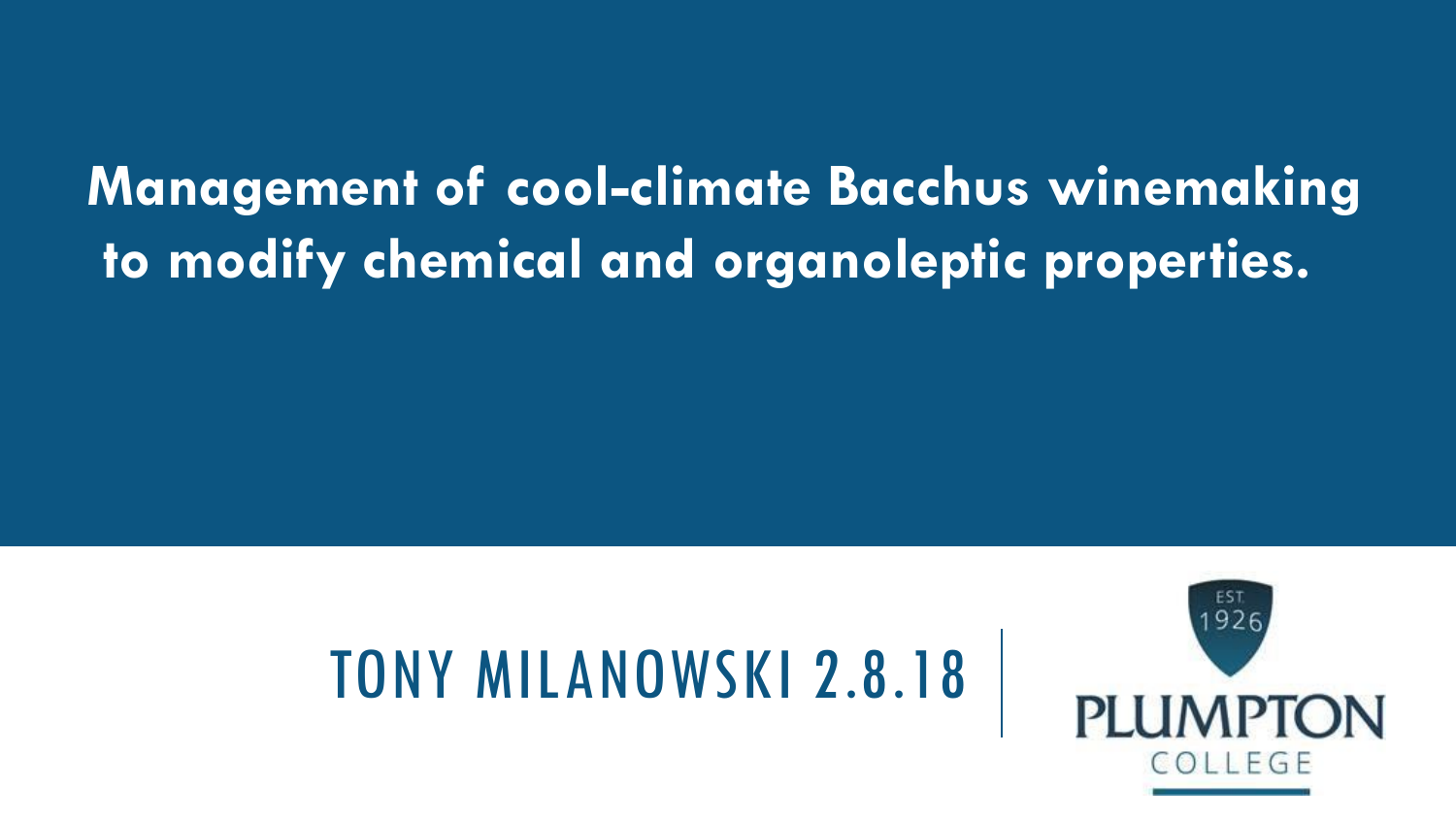

## ABSTRACT

*Vitis vinifera* cultivar Bacchus, a (Silvaner x Riesling) x Müller-Thurgau cross, is the most widely planted cv. for making still wine in the UK. Bacchus, a white grape, is suited to cool-climates where it generally yields well with good sugar levels and moderate acidity. Flavour profiles of Bacchus wines are characterised by the presence of both terpenes and thiols. Using techniques adapted for Sauvignon blanc and Riesling there are a wide range of opportunities during winemaking to modify wine composition and style. This project has identified, for the first time, key flavour compounds in the grape that affect wine composition and wine style, including α- terpineol, geraniol, linalool, hotrienol, 4-mercapto-4-methylpentan-2-one, 3-mercaptohexen-1-ol and 3-mercaptohexyl acetate. Furthermore, the impact of winemaking options including pre-ferment maceration, yeast strain, ferment temperature and exogenous enzymes on these compounds and their expression in Bacchus wine have been described. Wines were enhanced by maceration, with; higher juice yield, increased yeast assimilable nitrogen, increased polysaccharides and increased pH coupled with decreased acidity. Manipulating ferment conditions increased thiol and terpene levels, while the employment of exogenous enzymes improved terpene levels. Taken together, these results show that careful consideration and application of a range of winemaking techniques can produce high quality cool-climate Bacchus wine.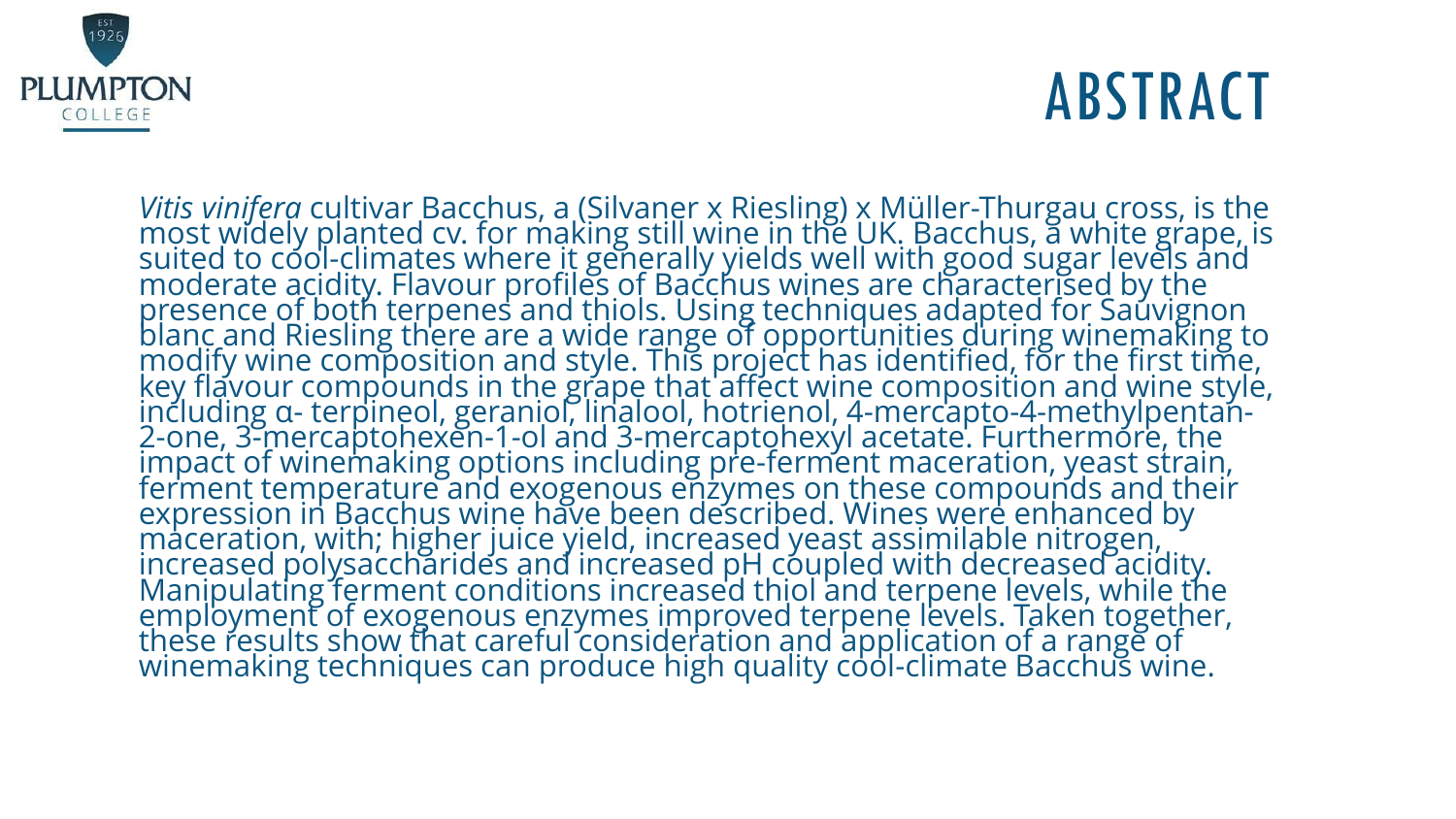

## ACKNOWLEDGEMENTS

Megan Ward Justin Bache Ben Witchell



FLINT **VINEYARD** 









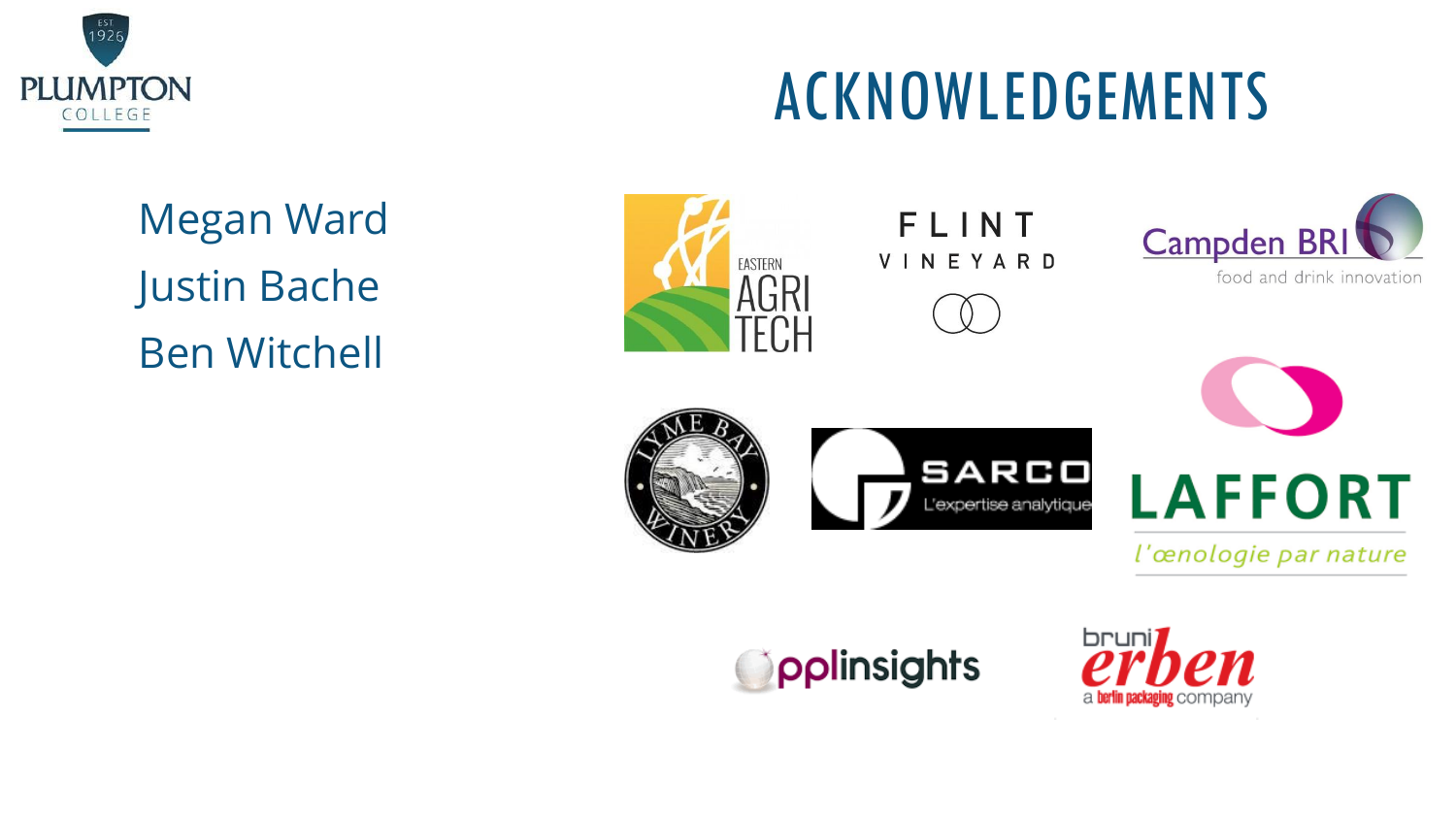

Tony Milanowski Oenology lecturer WineSkills Extension Programme Manager Wine Division, Plumpton College

| Website | www.plumpton.ac.uk        |
|---------|---------------------------|
| Twitter | @PlumptonBSc_V_O          |
| Tumblr  | plumptonwinery.tumblr.com |
|         | Instagram plumptonwine    |

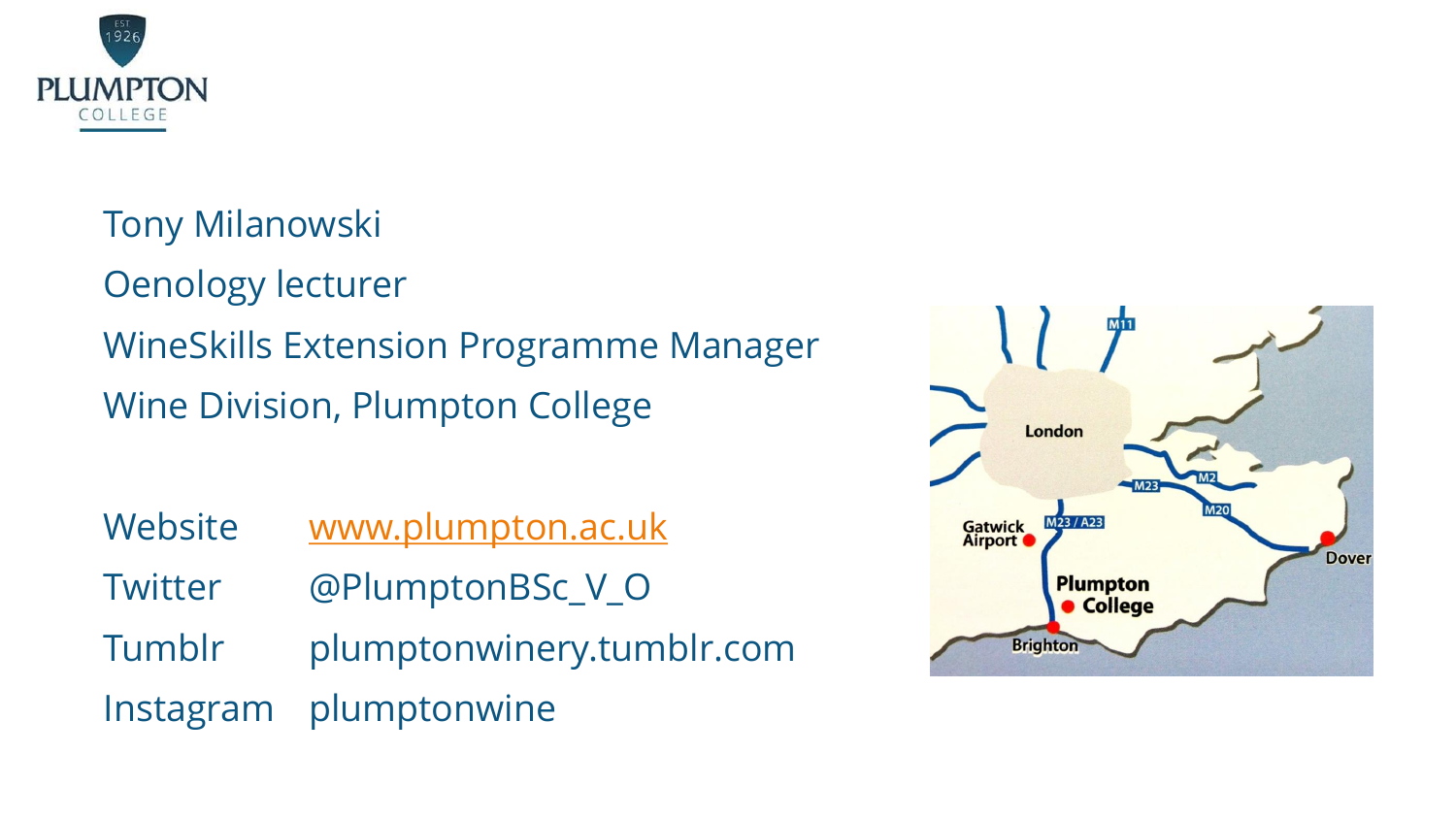

# *Vitis vinifera* cultivar Bacchus, (Silvaner x Riesling) x Müller-

Thurgau cross

1700 Ha Germany (Franken)

170 Ha UK

Most widely planted cv. for making still wine in the UK.

Bacchus, a flavourful white grape, suited to cool -climates where it generally yields well with good sugar levels and moderate acidity

## BACCHUS



**England & Wales: Vineyard Area** 

From EnglishWines.info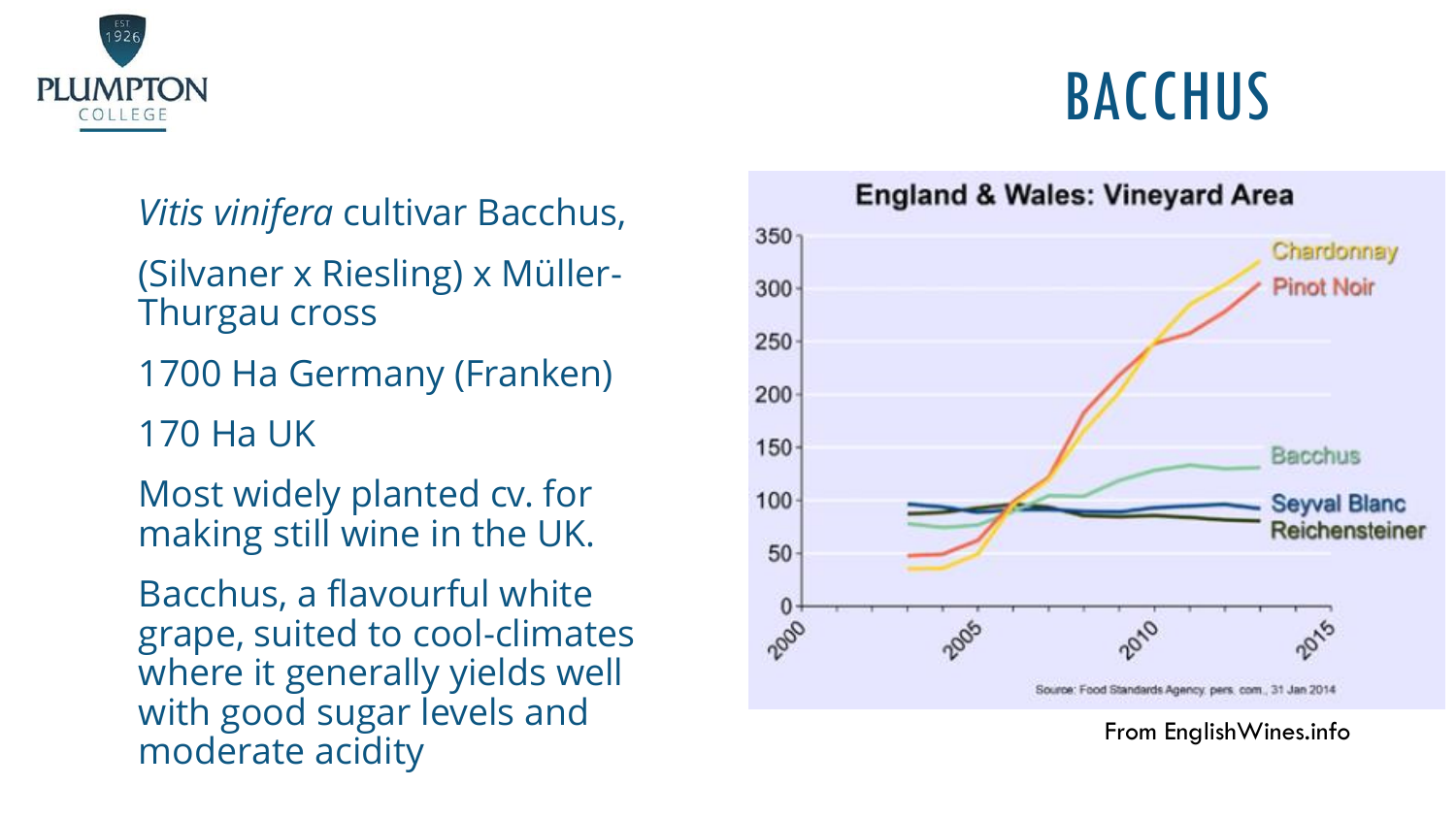

## TERPENE AND THIOLS

Bacchus is not a widely studied cultivar

Early research indicate presence of thiols but conflicting results regarding terpenes

Difficulties with excluding oxygen during measurement and use of non-optimised GC/MS further confounds results

The juice and wine are aromatic during processing indicating free as well as bound aromas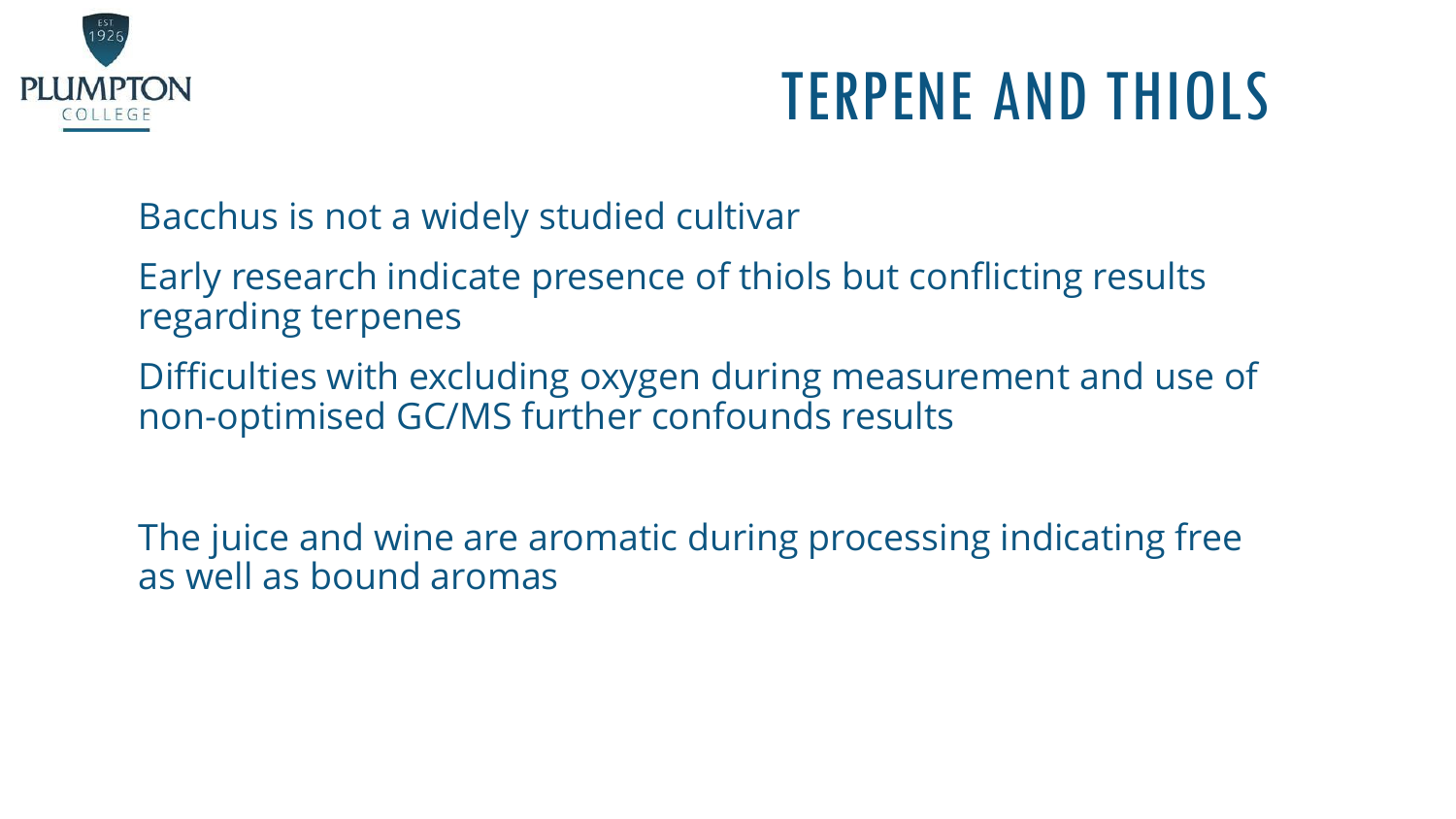

## INITIAL ANALYSIS

Work carried out by Flint Vineyards and Campden BRI

- 10 bottled UK Bacchus wines from the 2015 vintage
- 5 European wines including Bacchus, the original cv. and Sauvignon blanc from Germany
- Analysed by SPME/GC/MS/MS

Non-selective scanning approach with NIST database was undertaken with computational overlay and peak integration

Results showed common fermentation esters as well as the following marker compounds

- 1. Hotrienol (3, 7 dimethyl-1,5,7-octatrien-3-ol)
- 2. alpha terpineol
- 3. 3- mercaptohexan-1-ol
- 4. methoxy-phenyl oxime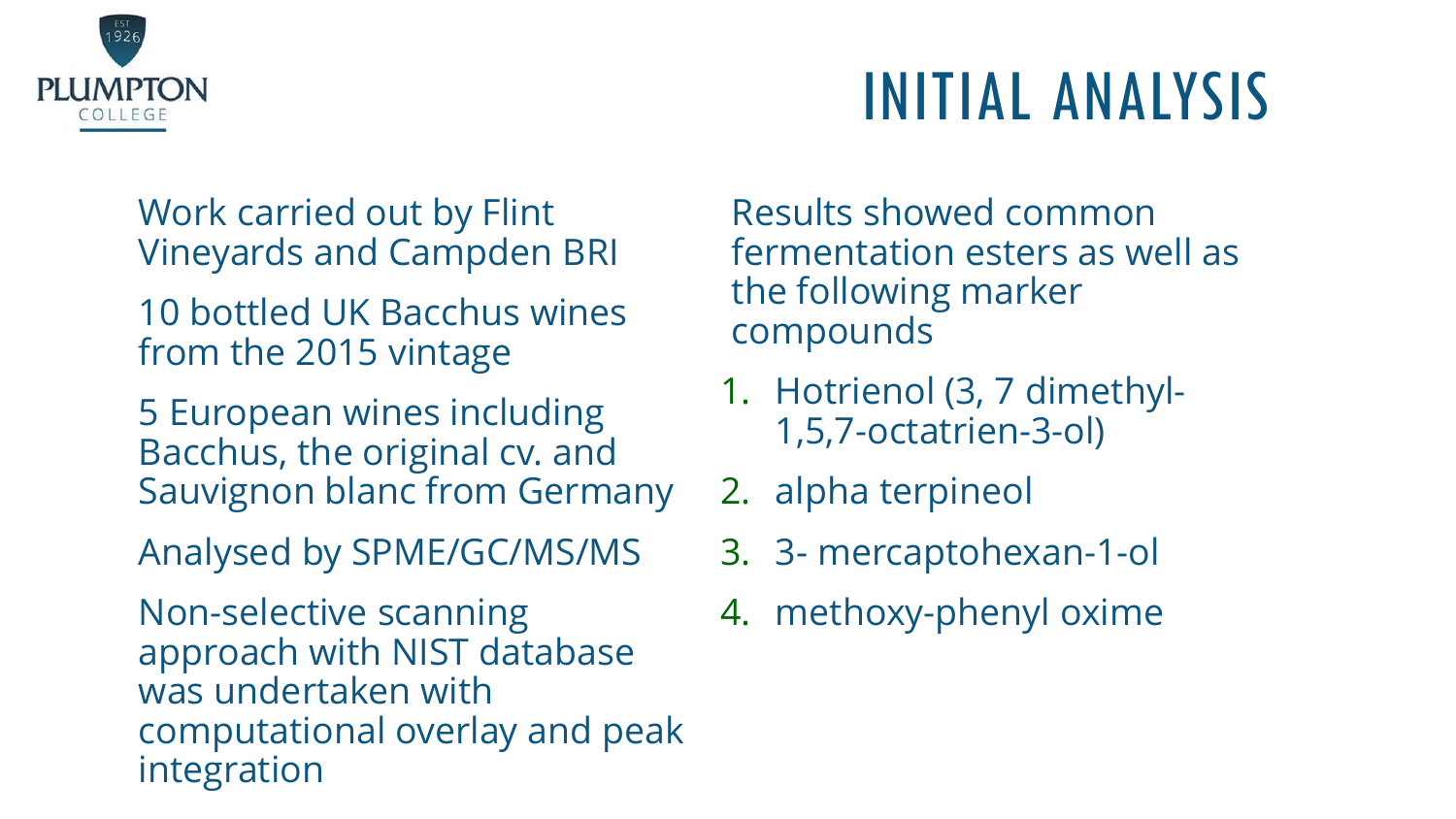

## IMPROVING BACCHUS AROMA/FLAVOUR

Given the results of the initial survey plus other research, the following strategies were identified for further investigation

- 1. Pre-ferment maceration
- 2. Fermentation conditions
	- 1. Yeast Strain
	- 2. Ferment temperature
	- 3. Exogenous glyosidic enzymes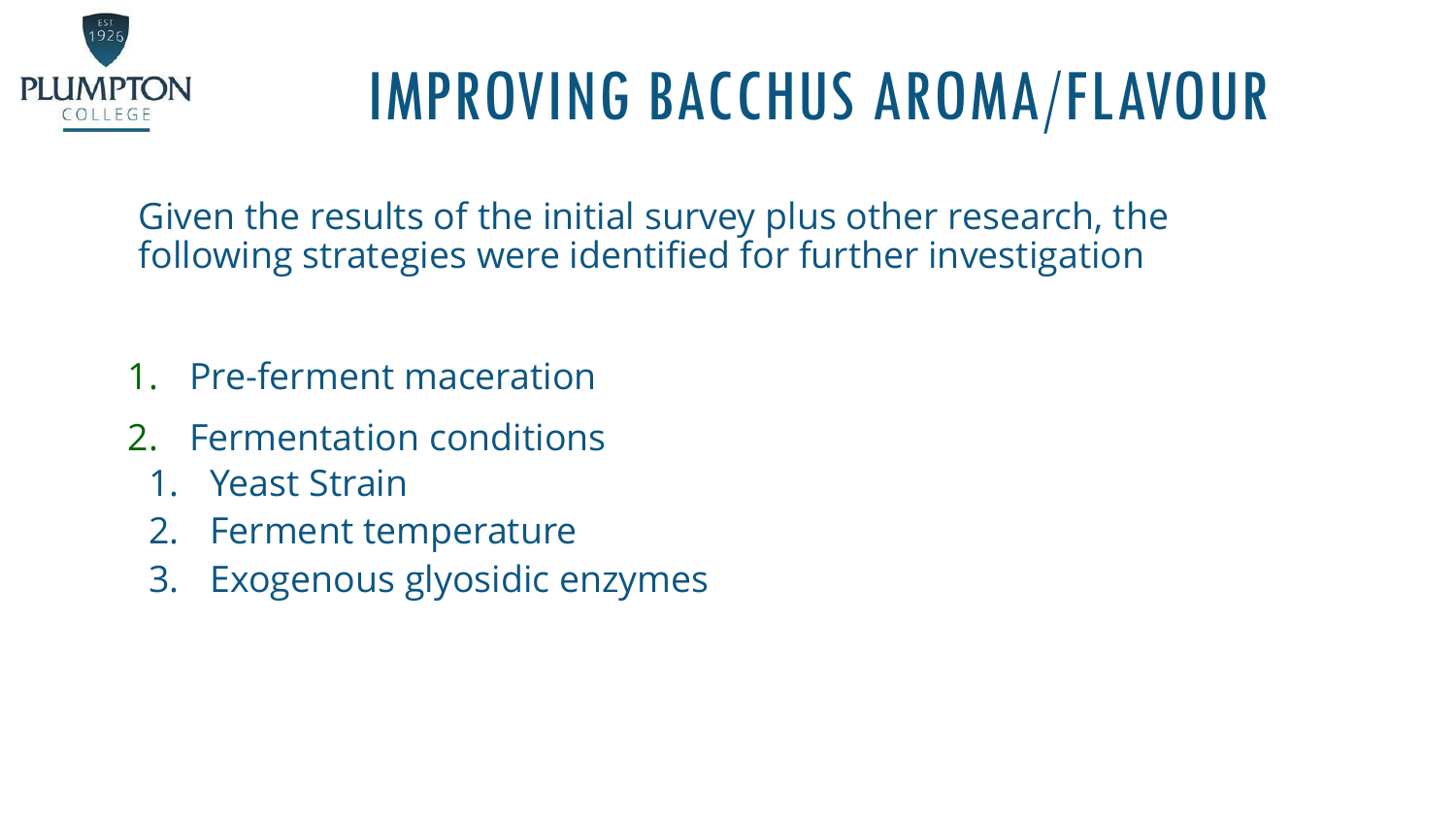

#### PRE-FERMENTATION MACERATION

Small scale trial

2017 Bacchus grapes Macerated at 16°C for: Control (30 min), 90 min, 3 hours, 6 hours and 24 hours Fermented with QA23 at 16°C Chemical and sensory analysis at juice and wine stages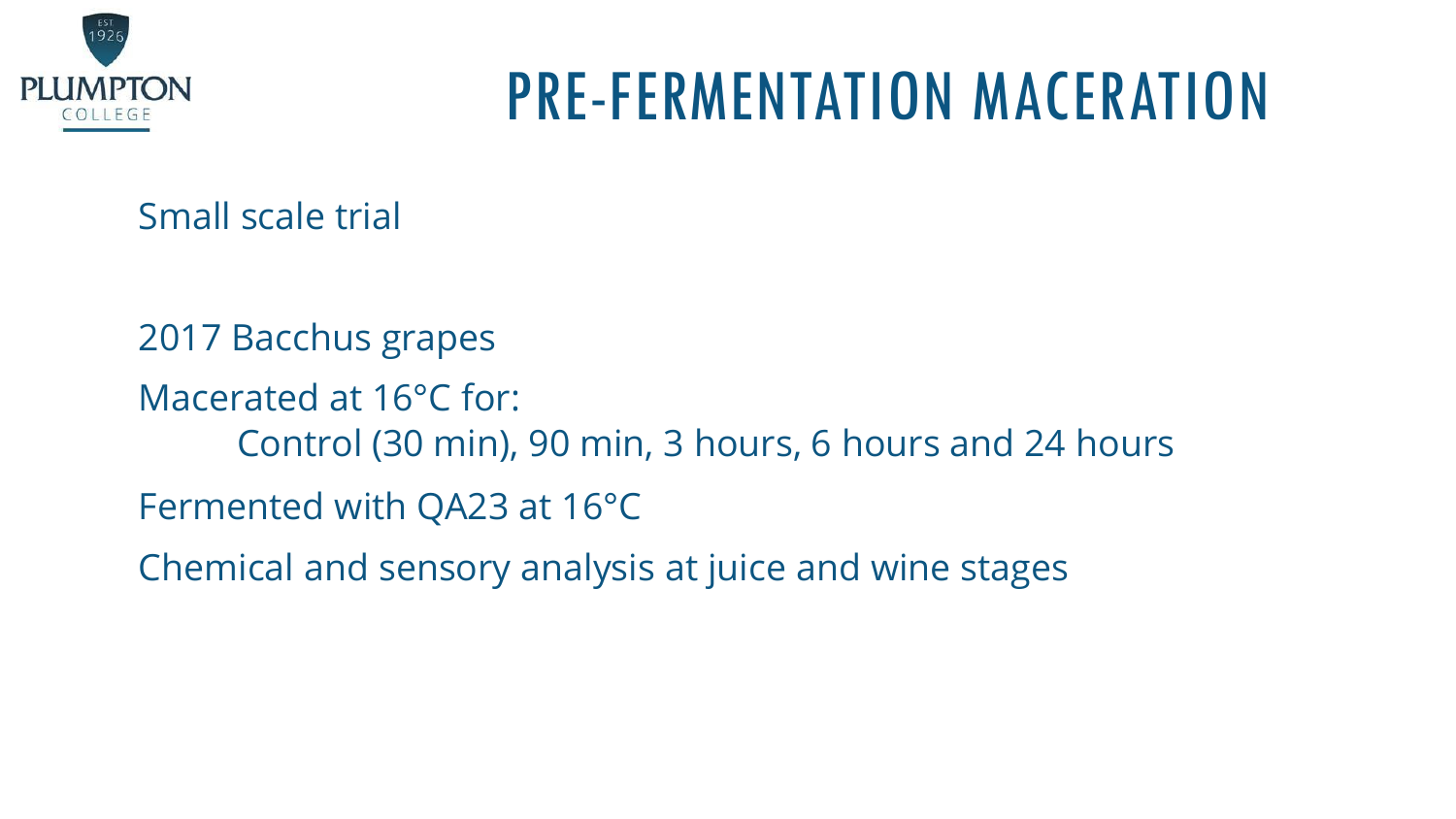

**Table 1**. Selected results from compositional and chemical analysis of five different prefermentation maceration treatments carried out at 16°C with Bacchus juice prior to alcoholic fermentation.

|                                         | <b>Control</b> | 90 min | 3 hour | 6 hour | 24 hour |
|-----------------------------------------|----------------|--------|--------|--------|---------|
| Press yield (%)                         | 61             | 61     | 62     | 62     | 63      |
| $TA$ (g/L)                              | 8.3            | 8.0    | 8.1    | 7.8    | 7.7     |
| pH                                      | 3.07           | 3.10   | 3.14   | 3.12   | 3.34    |
| YAN (mg/)                               | 130            | 137    | 145    | 153    | 162     |
| Total polysaccharides (mg/L)            | 323            | 258    | 221    | 301    | 508     |
| Total phenolics (A <sub>280</sub> , au) | 3.93           | 4.35   | 4.72   | 5.23   | 6.11    |
| <b>CIELAB</b>                           |                |        |        |        |         |
| $L^*$                                   | 99.6           | 99.7   | 99.9   | 99.6   | 99.6    |
| $A^*$                                   | $-0.5$         | $-0.6$ | $-0.7$ | $-0.7$ | $-0.9$  |
| $B^*$                                   | 1.6            | 1.6    | 1.7    | 2.1    | 2.4     |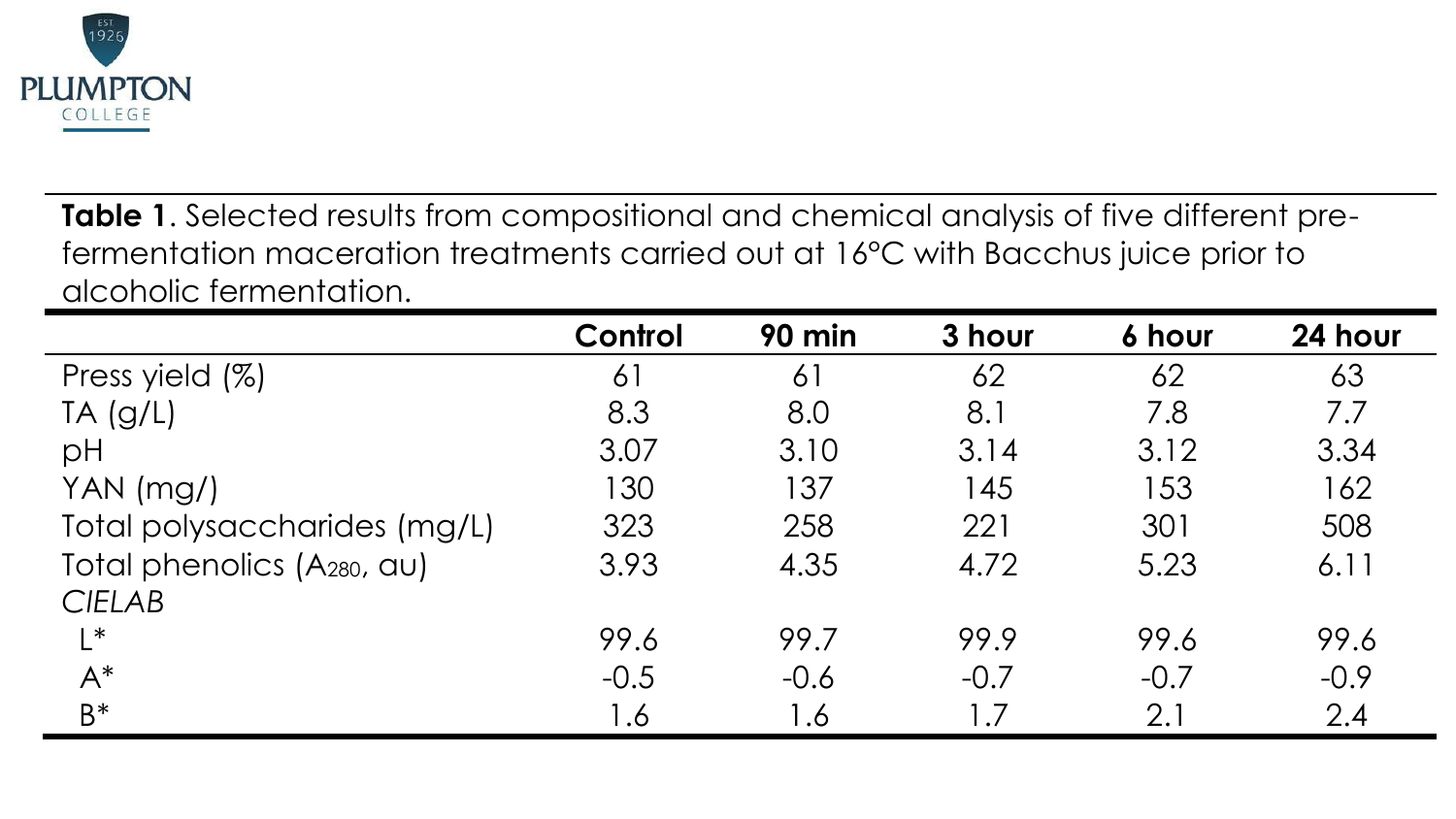

**Table 2.** Selected results from compositional and chemical analysis of five different prefermentation maceration treatments carried out at 16°C with Bacchus wines postalcoholic fermentation.

|                                         | <b>Control</b> | 90 min | 3 hour | 6 hour | 24 hour |
|-----------------------------------------|----------------|--------|--------|--------|---------|
| $TA$ (g/L)                              | 7.6            | 7.6    | 7.8    | 7.6    | 7.5     |
| pH                                      | 3.10           | 3.08   | 3.21   | 3.09   | 3.20    |
| Total alcohol (%)                       | 12.0           | 12.3   | 12.2   | 12.3   | 12.3    |
| Total phenolics (A <sub>280</sub> , au) | 4.29           | 4.91   | 4.96   | 5.31   | 5.78    |
| <b>CIELAB</b>                           |                |        |        |        |         |
| $L^*$                                   | 99.1           | 99.2   | 99.2   | 99.2   | 99.2    |
| $A^*$                                   | $-0.9$         | $-1.0$ | $-1.0$ | $-1.0$ | $-1.0$  |
| $B^*$                                   | 3.4            | 4.0    | 4.3    | 4.3    | 4.2     |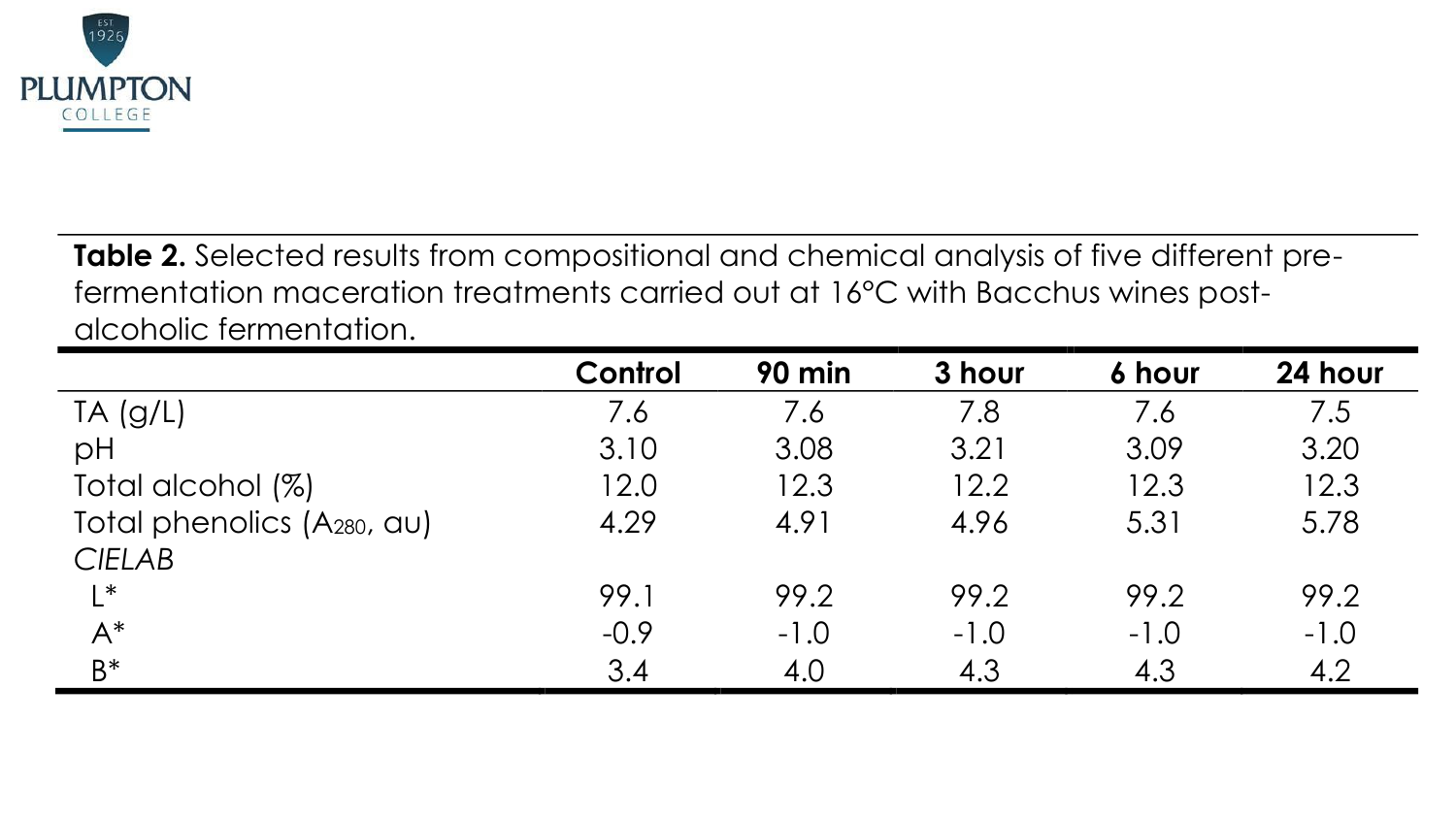

Figure 1. Principal component analysis biplots from quantitative descriptive analysis (11 judges, 2 replicates) results for five different pre-fermentation maceration treatments carried out at 16°C with Bacchus wines with respect to a) aroma, b) flavour, c) mouthfeel and d) finish

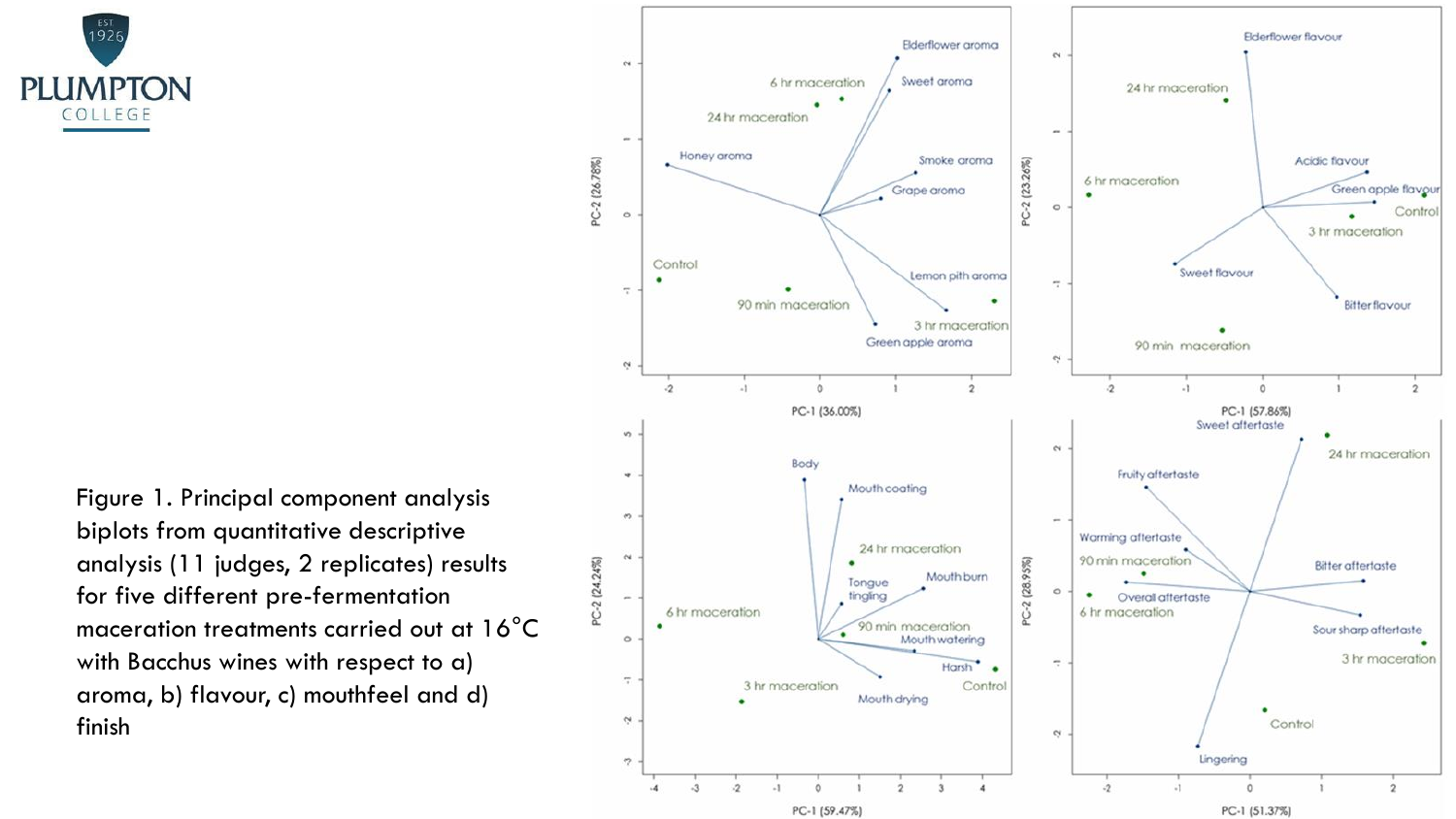

**Table 3.** Summary of quality descriptive analysis attributes for five different prefermentation maceration treatments carried out at 16°C with Bacchus wines.

|                         | a) Aroma                     | b) Flavour                    | c) Mouthfeel                                              | d) Finish                                 |
|-------------------------|------------------------------|-------------------------------|-----------------------------------------------------------|-------------------------------------------|
| Control                 | Honey                        | Green apple,<br>acidic        | Harsh, low body,<br>mouth-watering,<br>drying and burning | Lingering,<br>slightly sour<br>and bitter |
| 90 minute<br>maceration | Green apple                  | Sweet, slightly<br>bitter     | Average                                                   | Fruity, warming                           |
| 3 hour<br>maceration    | Lemon pith,<br>green apple   | Green apple,<br>acidic        | Low body,<br>low harshness                                | Sour, sharp,<br>bitter                    |
| 6 hour<br>maceration    | Elderflower,<br>sweet, honey | Sweet slightly<br>elderflower | Average body,<br>low harshness                            | Fruity,<br>warming                        |
| 24 hour<br>maceration   | Elderflower,<br>sweet, honey | Elderflower                   | Fuller body, mouth-<br>coating                            | Sweet, short,<br>slightly<br>sour/bitter  |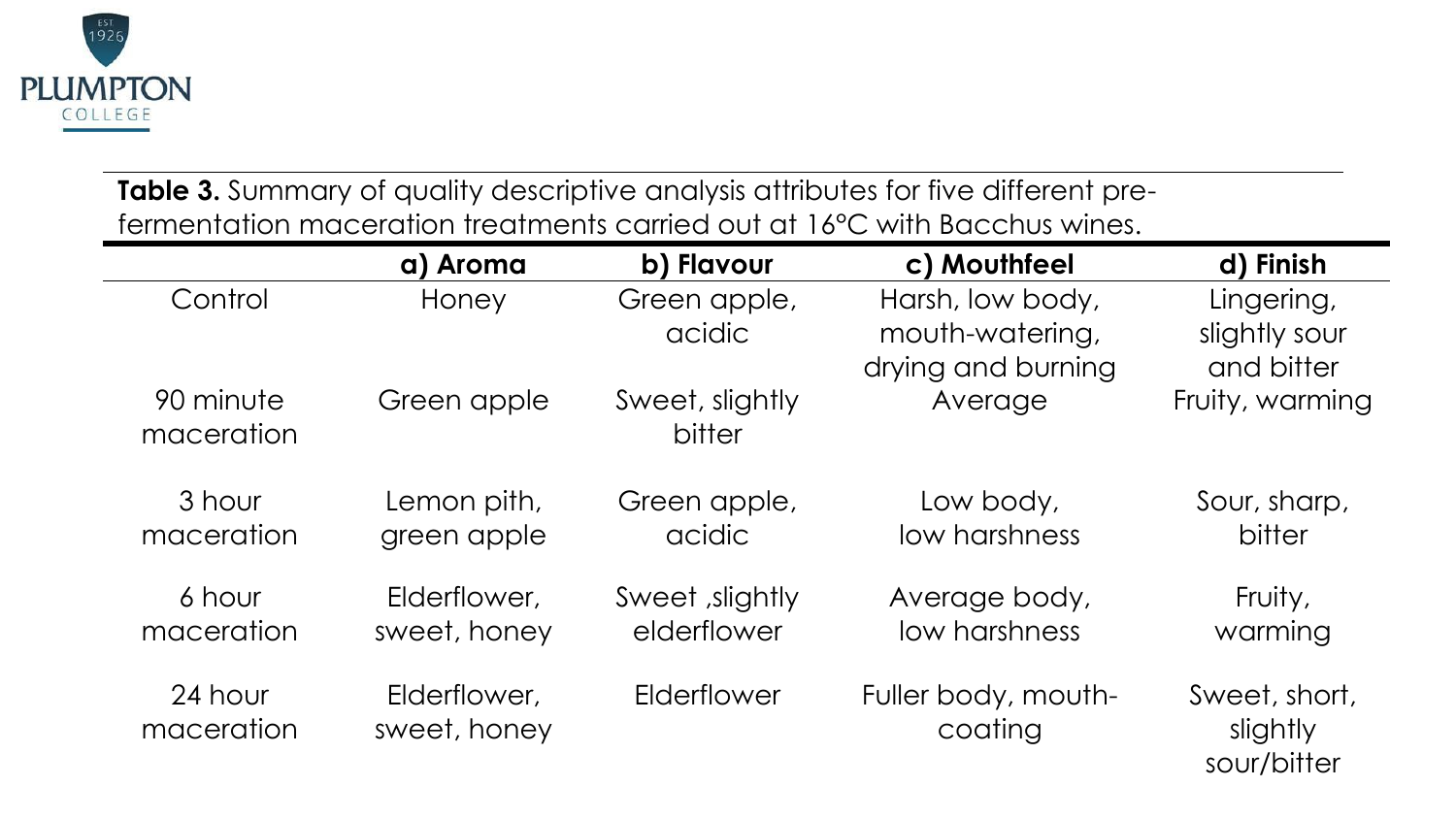

## MACERATION RESULTS

Overall maceration had a positive impact upon wine chemistry including:

pH, Acidity, YAN, polyphenols, polysaccharides

Slight improvement to yield

Differentiation on sensory properties including a general improvement in aroma, flavour and mouthfeel at 6-24 hours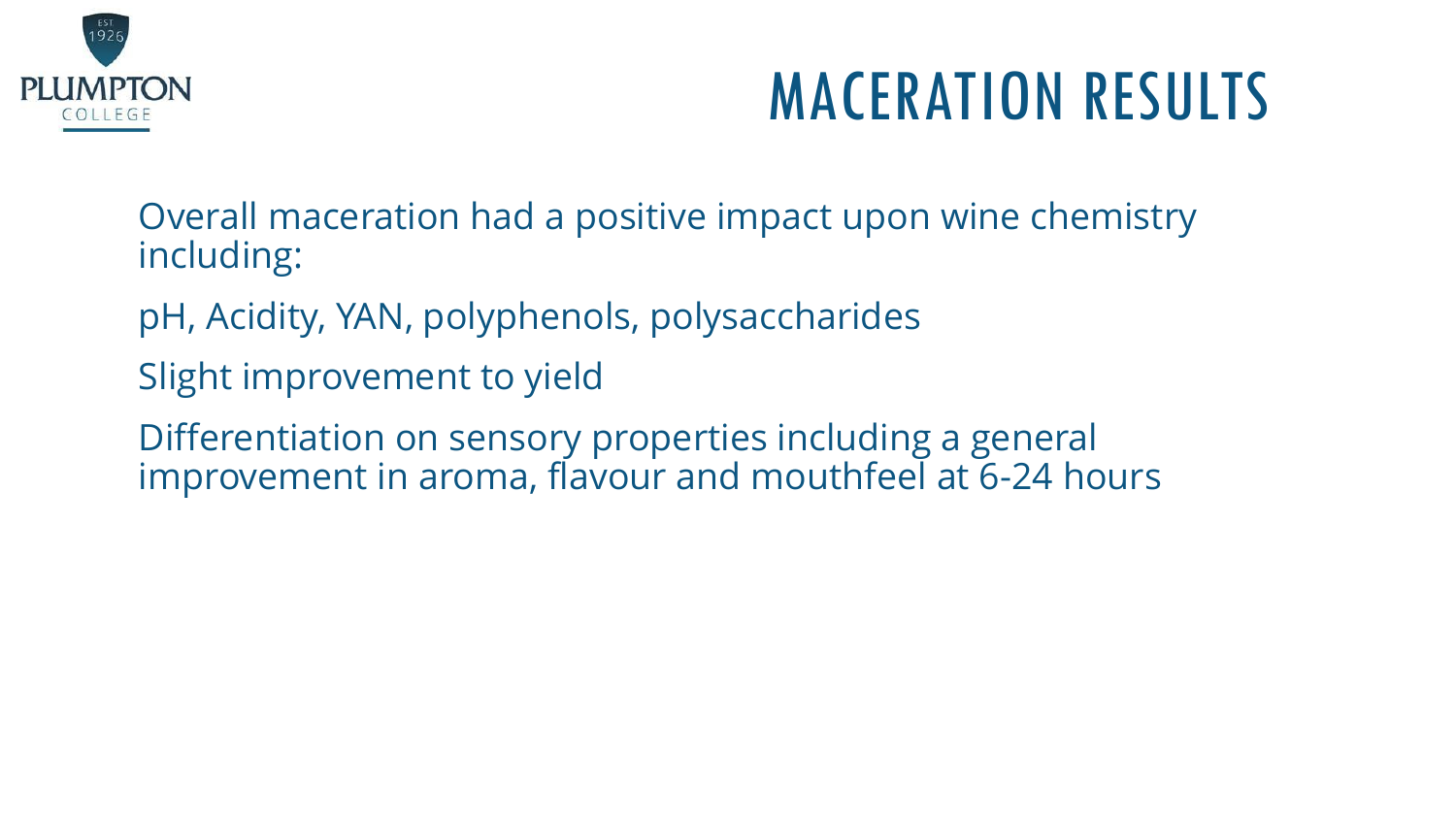

## FERMENTATION CONDITIONS

Small scale trial

2017 Bacchus grapes Juice taken from standard pressing of Bacchus

3 yeast strains: BO213 (low impact), VL1 (terpene release) and X5 (thiol release)

Fermented at 12, 16 and 20°C

Exogenous glycosidase enzyme treatment of Lafazym Arom at 8 g/hl for two weeks at 10°C to 16°C ferments

Chemical and sensory analysis at finished wine stages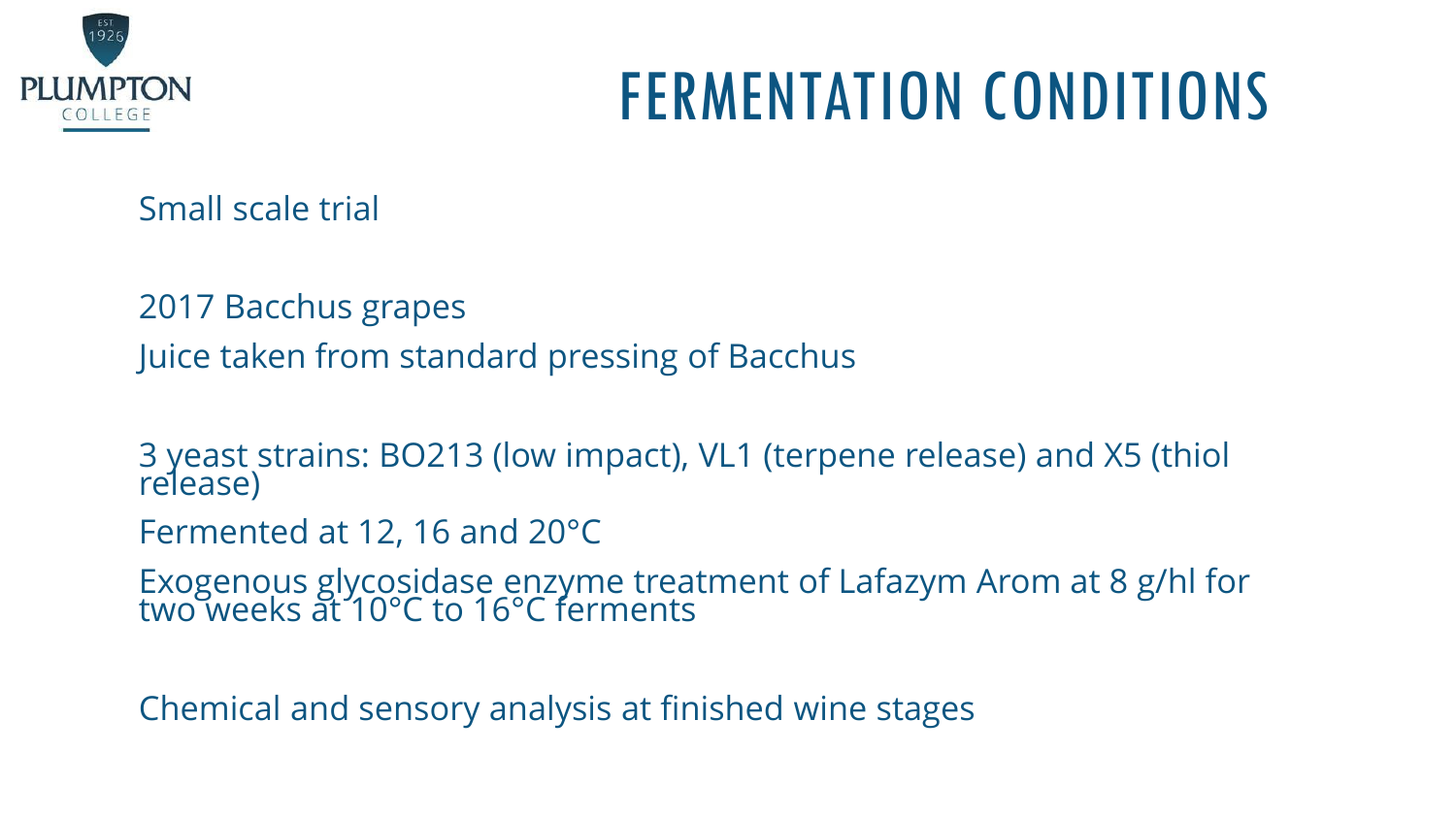

Figure 2. Influence on monoterpene aroma levels in Bacchus wine from the yeast strain, fermentation temperature and exogenous glycosidase enzyme, as determined by SBSE/GC/MS.

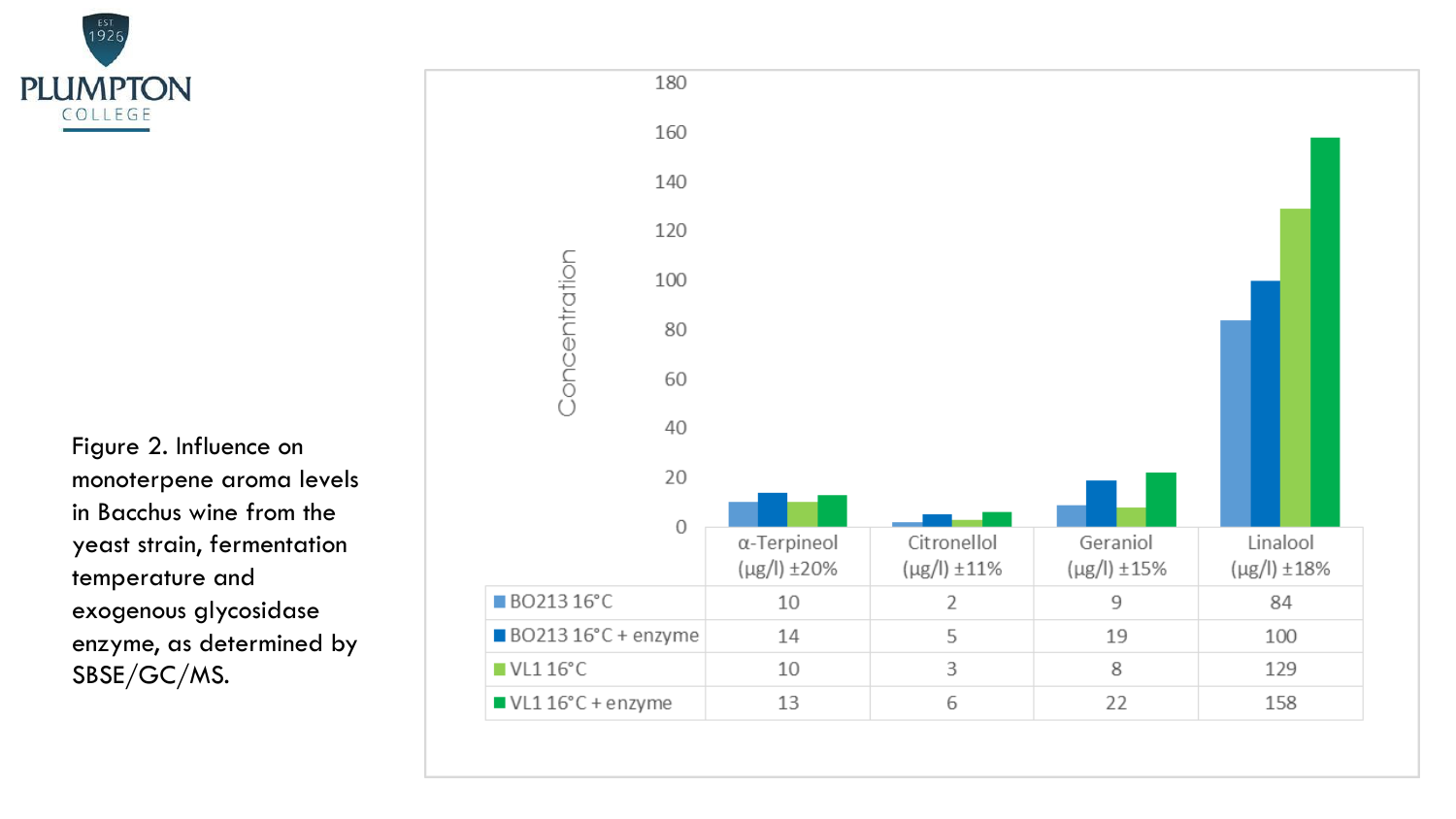

Figure 3. Influence on thiol aroma levels in Bacchus wine from yeast strain and fermentation temperature, as determined by SBSE/GC/MS.

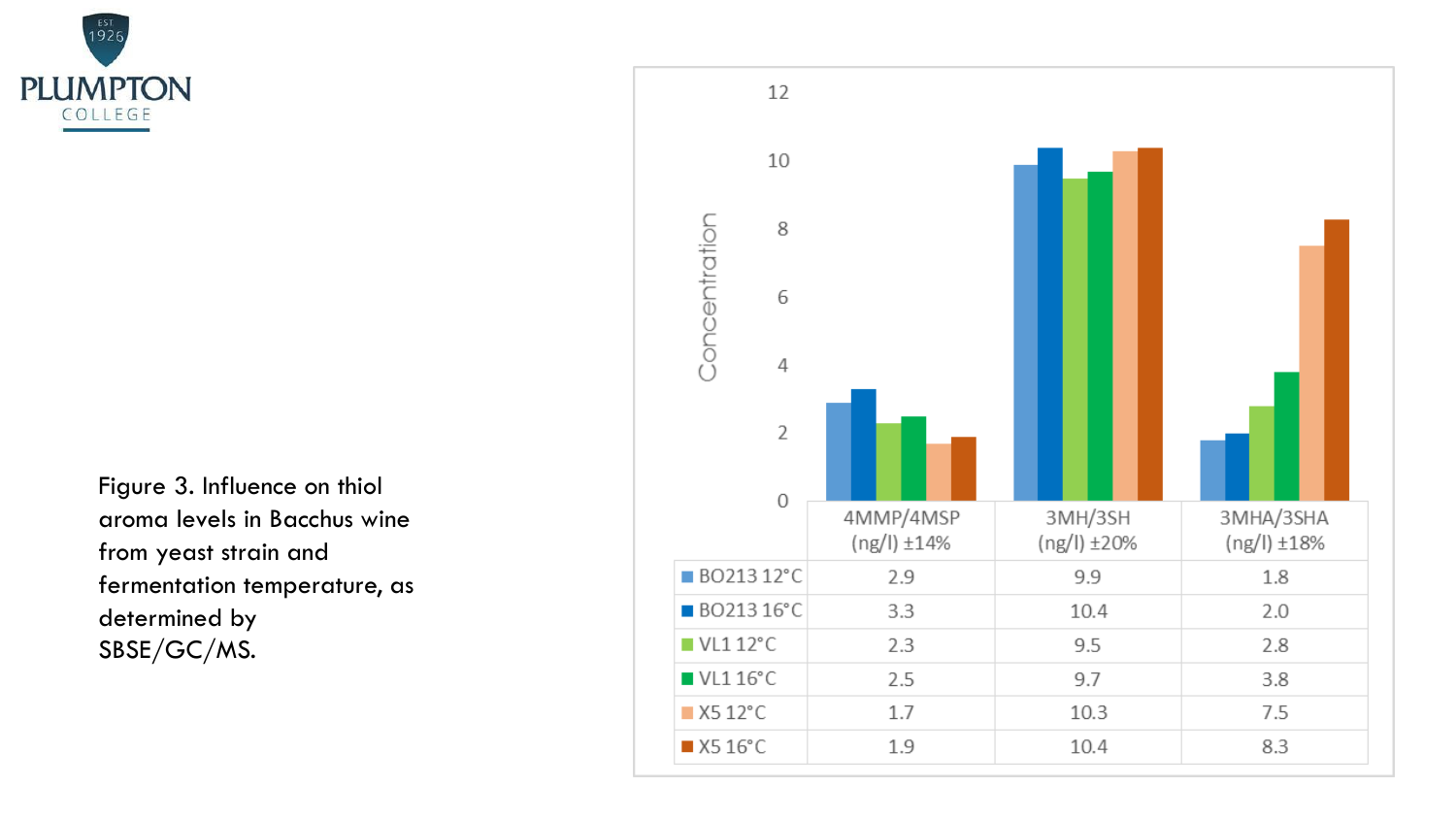$1926$ **PI LIMPTON** COLLEGE

> Figure 4. Influence on aromas descriptors in Bacchus wine from the yeast strain, fermentation temperature and exogenous glycosidase enzyme, as determined by labelled sorting task analysed by multidimensional scaling combined with collective descriptors analysed using principle component analysis.

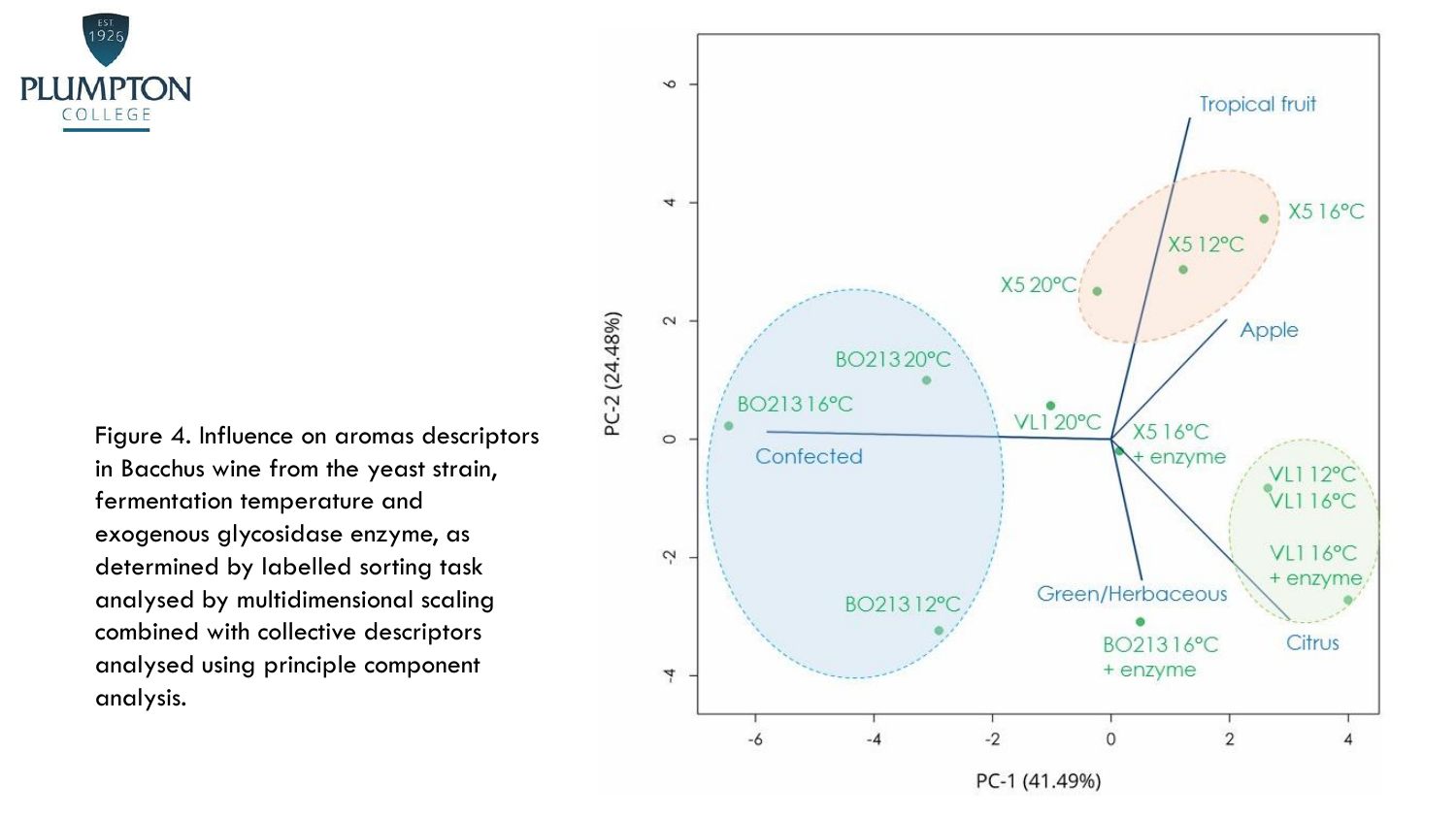

## FERMENTATION RESULTS

Yeast strain is important for the release of terpene and thiol aromas

Yeast strains does lead to differentiation between wines

Temperature had only a small impact on aroma especially with regards to strain

Exogenous enzymes had an impact upon terpene aromas and led increase in green/herbaceous aroma compared to their respective non-enzyme treatments.